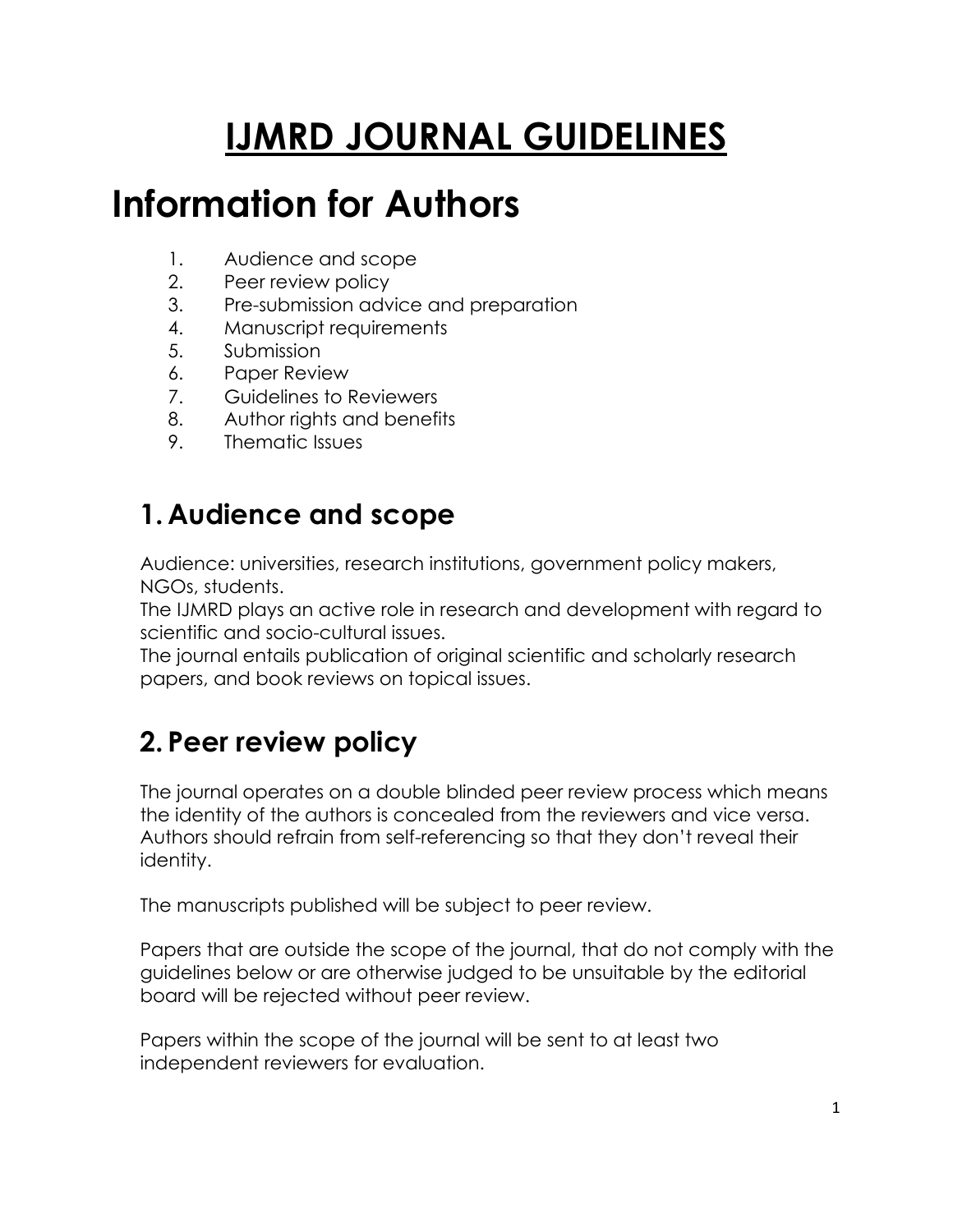Although the reviewers will advise on the originality and merit of the papers, the editors will decide on their publication.

## **3. Pre-submission advice and preparation**

The journal will accept texts with good English where British usage is preferred and American is accepted but not a mixture of these. This is to ensure that the academic content of the paper is fully understood by editors and reviewers.

# **4. Manuscript requirements**

#### **General requirements**

Begin your manuscript (without author names) with title, abstract and key words. The main text must be unnumbered introduction and sections. Include copies of tables and figures at appropriate points within the text.

The journal will accept papers which adhere to the following requirements:

#### *Title Page Document*

This should include the title, author's names, affiliations, acknowledgments and any declaration of interest statements and a complete address for the corresponding author including an email address. The author should write a biography up to 200 words.

*Section heading* should be left aligned, sentence case (capitalize first letter) in bold and *Subheading level 1 should be l*eft aligned, sentence case in italics.

#### *Abbreviations*

Abbreviations consisting of initials should omit the full stops, and include the expansion of the abbreviation at the first mention.

*Dates*  Should be in the style 1 January 1993; 1993-94; 1990s.

*Title of the paper*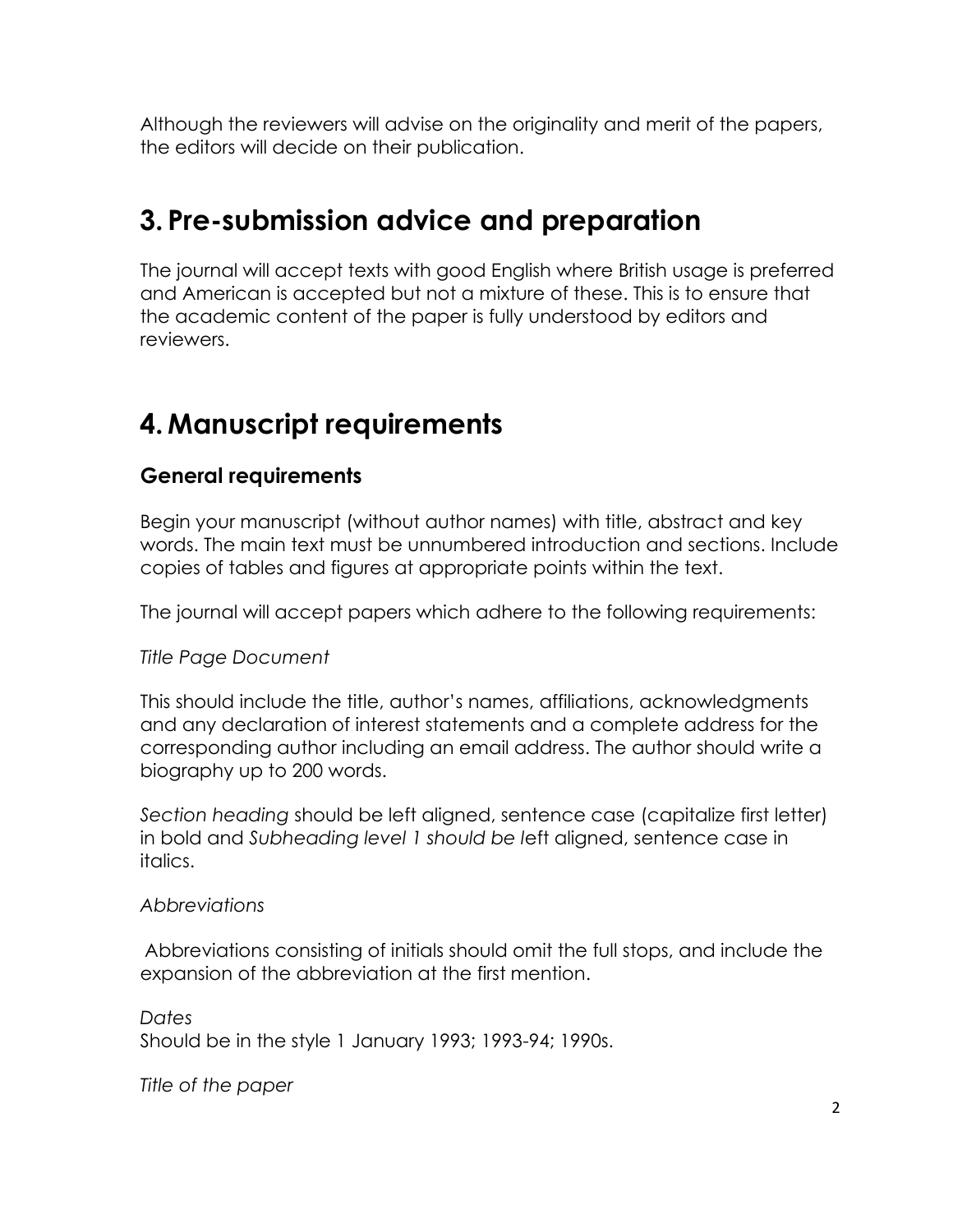#### The title should be concise and informative

#### *Main Document*

#### *Abstract*

The abstract should have up to 400 words, outlining in a single paragraph the aims, scope, methodologies and conclusions of the paper.

#### *Key words.*

Provide five key words (in italics) from your manuscript.

#### *Main body*

Submissions to this journal should be within the range of 3000 to 4000 words.

Manuscripts submitted to the Journal should be word-processed, with the recommended font being Century Gothic size 12; 1.5 line spacing; numbering pages consecutively.

Main body should contain appropriate sections.

*Tables and figures.*

The following should be adhered to when preparing tables and figures:

- Placed within the text
- Numbered appropriately with captions.
- Cited consecutively in the text;
- A maximum of 8 figures and 8 tables for review or original manuscripts.
- Symbols and numbering clear and large enough.

Any photograph submitted as a figure must be of high resolution (300 dpi).tif files at 1.5 desired print size. In order to reproduce any third party material, including figures or tables, in an article, authors must obtain permission from the copyright holder and be compliant with any requirements the copyright holder may have given pertaining to this reuse.

The author must provide declarations/acknowledgement which includes any conflict of interest.

#### **References**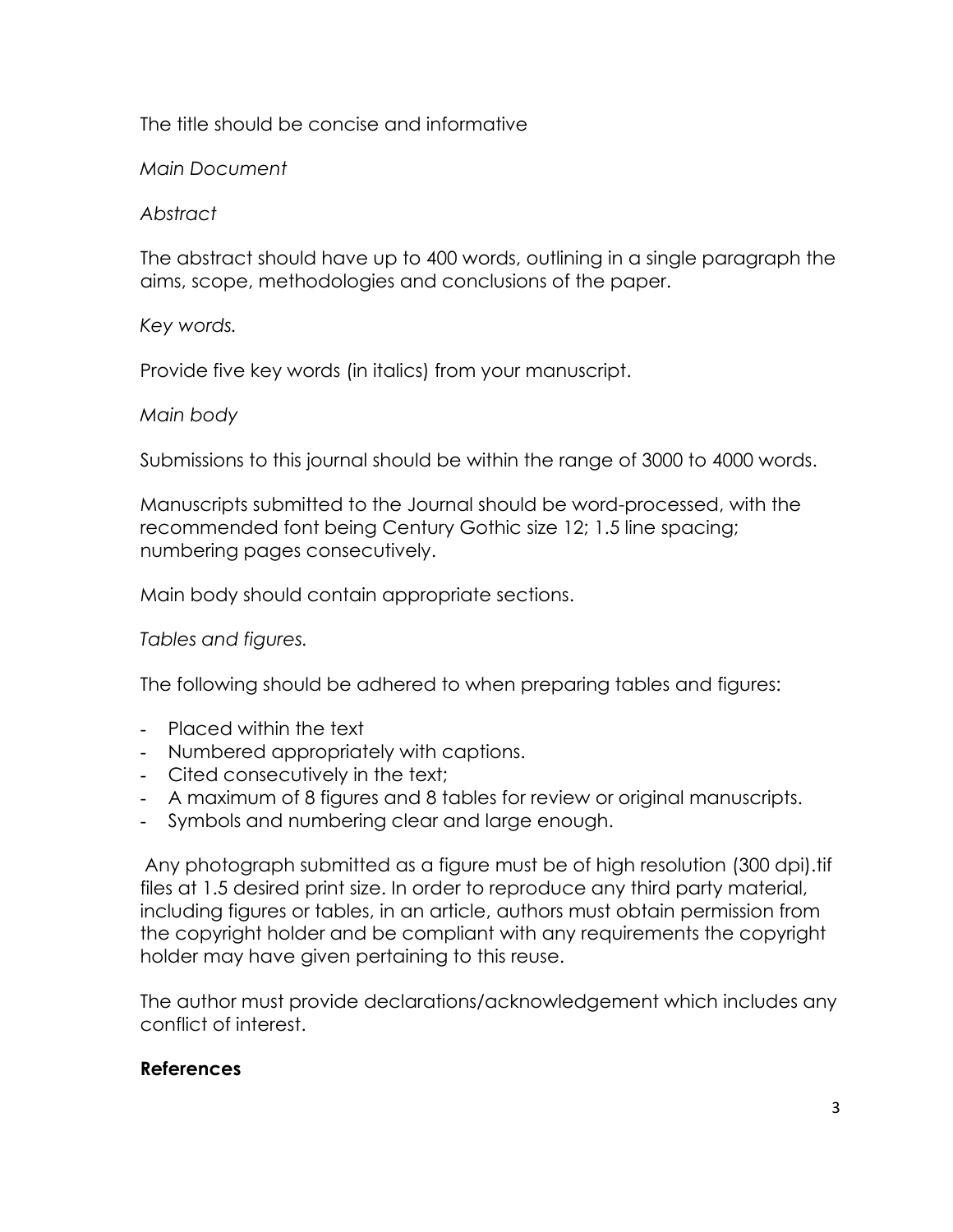All references; headings; quotations, abbreviations, dates, citations, author names, books, journals, theses and websites will be made according to APA procedures. (include samples).

#### **Guidelines to the Authors**

The following are the specific requirements for preparing a manuscript.

- *Original articles:* Abstract must have upto 400 words and the main text to have 3000 to 4000 words; and up to 40 references.
- *Invited reviews*: Abstract of up to 400; main text 3000 to 4000 words.
- *Book reviews*: should contain the Title, name of author(s), date, publisher, number of pages, price, ISBN.

## **5. Submission**

The author(s) are kindly invited to submit full text papers including results, tables, figures and references. Full text papers (.doc, .doxc) will be accepted only by E-mail: ijmrd@kabianga.ac.ke

All submitted articles should report original, previously unpublished research results, experimental or theoretical. Articles submitted to the IJMRD should meet the guideline requirements criteria and must not be under consideration for publication elsewhere. Manuscripts should follow the style of IJMRD and are subject to both review and editing as in the above requirements.

The author must also submit the checklist as presented.

# **6. Paper Review**

Every article submitted is first subjected to editorial review. If it is consistent with the editorial policy and conforms to the basic guidelines, it is sent to three knowledgeable and experienced reviewers. If at least two reviewers agree that the paper should be published, it is accepted and sent for copy editing or returned to the authors for considerations of the suggestions therein for the reviewers and /or the Editorial Board If the reviewers do not agree with each other, the paper is either sent for further reviewing or the editorial board makes a decision. In this case, the author(s) is/are given a chance to respond to the reviewers comments.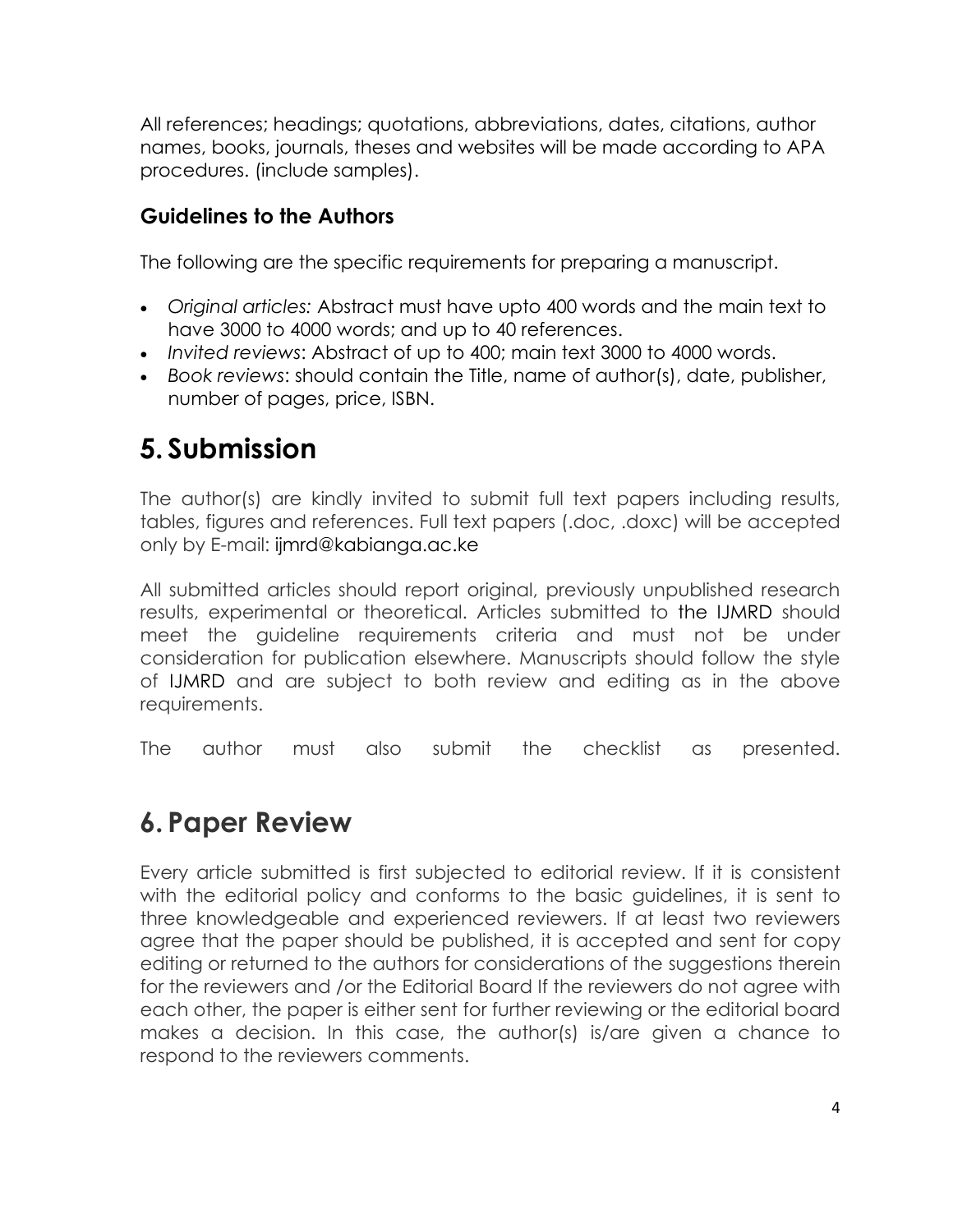Authors are under no obligations to effect changes suggested by the reviewers as long as they can justify their position.

All published journal papers are refereed by the international competent researchers and scientists. Therefore, a full double - blind international refereeing process is used in which:

Papers are sent to reviewers for their peer review process.

The reviewers' recommendations determine whether a paper will be accepted / accepted subject to change / subject to resubmission with significant changes / rejected.

For papers which require changes, the same reviewers will be used to ensure that the quality of the revised paper is acceptable.

All papers are refereed, and the Editorial board reserves the right to refuse any manuscript, whether on invitation or otherwise, and to make suggestions and/or modifications before publication.

# **7. Guidelines to Reviewers**

The review process for IJMRD will involve sending papers to at least two experts for review and the potentially acceptable paper which requires input of a statistical expert may be sent to one.

The reviewers must know that the manuscript under their attention is a confidential document and any communication with the author of the manuscript must be done through the Journal Editorial office.

The referee will be expected to provide a written advice to the Editorial Board. The Editorial Board will table the advice to the editorial board for consideration and make the final decision. The board will pass the comments (anonymously, of course) to the author.

The IJMRD in their policy will ensure that the author and the reviewer are not known to each other unless otherwise requested by either party and any disclosure and communication will be facilitated by the Editorial Board.

In the case that the reviewer doesn't accept the manuscript, he/she is expected to pass on constructive comments that might help the author to improve the paper, or in preparing a fresh paper. Give detailed comments (with references, where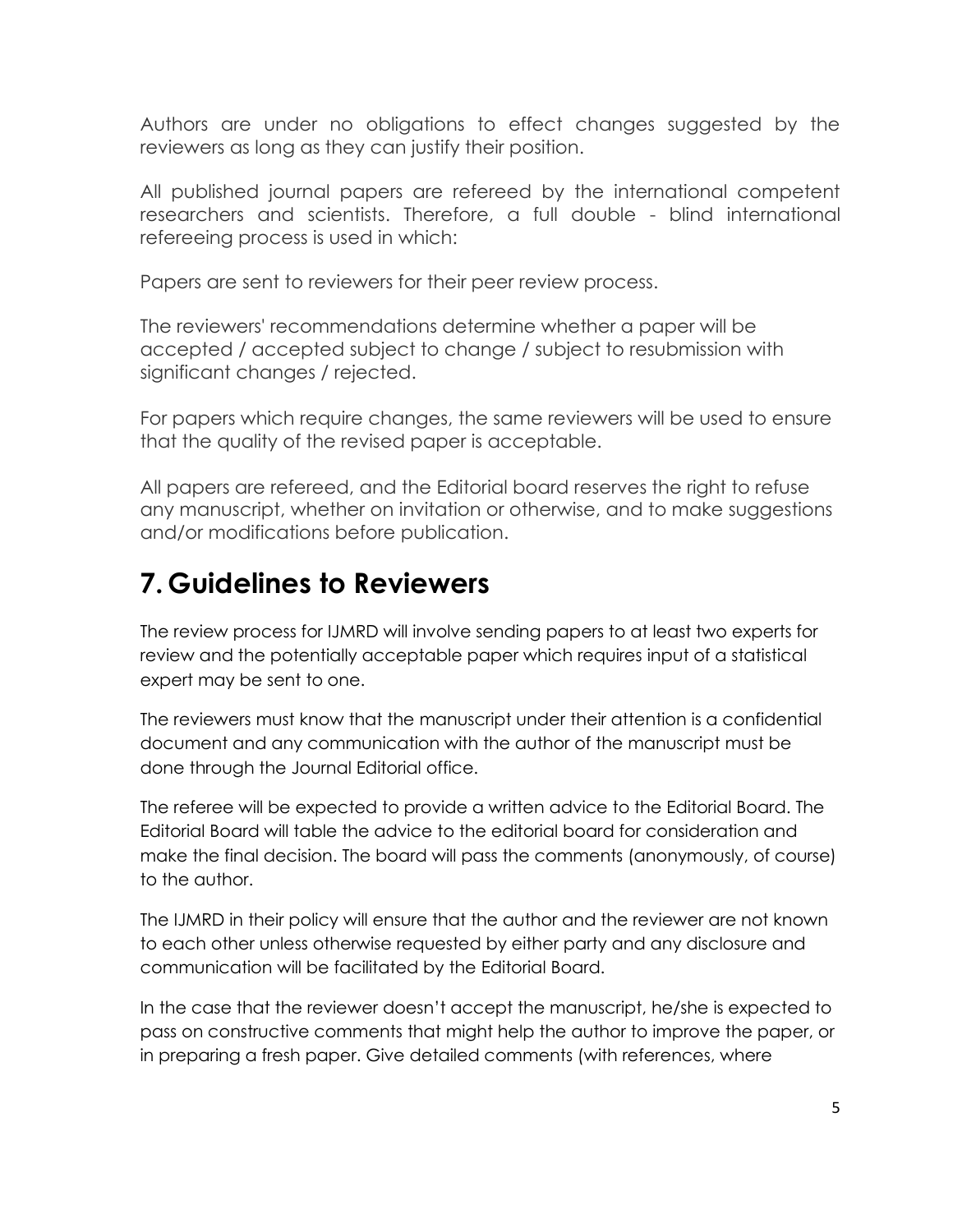appropriate) that will help the Editorial board to make a decision on the paper and the authors to improve it.

The following are the broad aspects that we would like comments on:

Focus: The focus must be research and development linkages; is this case here?

Originality: (truly original or known to you through foreign or specialist literature)

Originality is our major criterion for case reports

- Scientific reliability
- Overall design of the study
- The research undertaken-adequately described and the conditions defined

Methods: - Adequately described?

- Appropriate

Results: - Relevant to problem posed?

- Credible
- Well presented (including use of tables and figures)?

Interpretation and conclusions: - Warranted by the data?

- Reasonable speculation?
- Is the message clear?

References: - Up to date and relevant?

- Has the most current literature been used?
- Any glaring omissions?
- As per IJMRD requirements?

Importance of the work: - Suitability for IJRMD and overall recommendation.

- Appropriate for general readership
- If not acceptable, how can the paper be made so?

Other points: - Ethical aspects

- Need for statistical assessment
- Presentation (including writing style)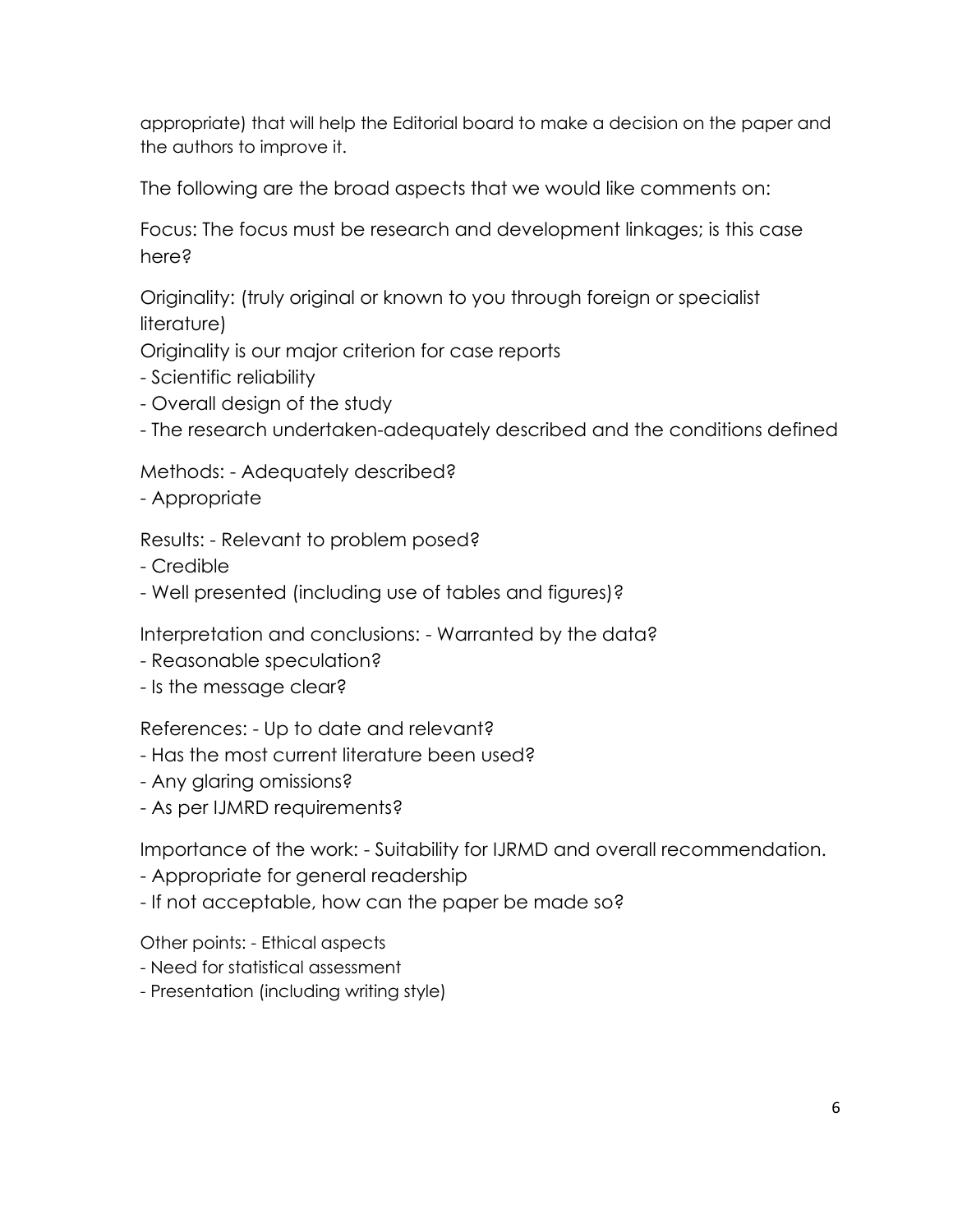# **8. Author rights and benefits**

### **Copyright**

Published materials to the journal are covered by Copyright Act….. Authors transfer all rights to the journal upon publication. As part of the license agreement, authors may use their own material in other publications provided that the Journal is acknowledged as the original place of publication. Authors will be required to sign a copyright license form before publication of the article.

#### **Open Access**

IJMRD is an open access journal.

#### **Ethical Considerations**

For manuscript associated with a study on humans, the authors must supply evidence of approval from a recognized ethics committee. In case the study involved children, details of consent of the caregivers must be submitted alongside the manuscript.

#### **Charges**

The charges for manuscripts publications is Kenya Shillings Five Thousand (5000). More details will be provided.

# **9. Thematic Issues**

The editorial board will pick topical themes that will change from time to time.